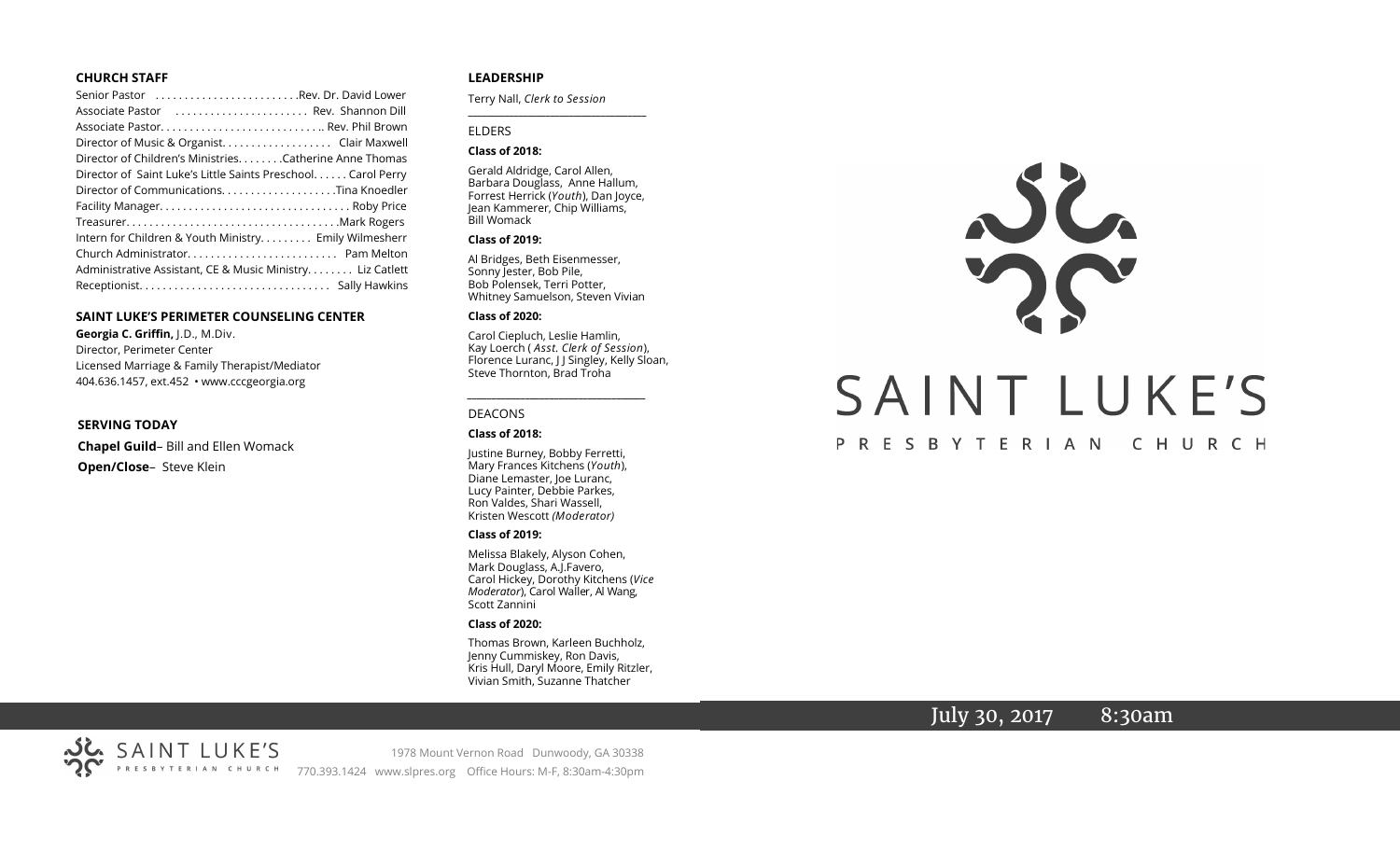

1978 Mount Vernon Road • Dunwoody, Georgia 30338 770.393.1424 • www.slpres.org

# **July 30, 2017**

Eighth Sunday after Pentecost

#### **Liturgical Color:** Green

*Green is used for all of the other time periods (called Ordinary Time) not marked by a specific festival or season.*

#### **SUNDAY SCHEDULE**

8:30am Chapel Communion Service 9:30am Sunday School 10:30am Sanctuary Worship Service *Nursery available at all services and Sunday School.*

# MISSION

Responding to God's call and empowered by the Holy Spirit, we invite all to join us in knowing, serving, and sharing Jesus Christ here and around the world.

# VISION

To be a beacon of faith, hope, and love– every member an active disciple in Christ's ministry.

# **WELCOME, GUESTS!**

We are delighted you are worshipping with us.

**DURING** the Welcome, please print the requested information on the Friendship Pad and pass the Friendship Pad down the pew.

**AFTER** the worship service, please join us outside the Chapel where our Pastors will be available to answer questions and provide you with a loaf of freshly-baked bread.

**FOR MORE** information about our programs, ministries or membership, please contact one of our Pastors at 770.393.1424, or visit our website: slpres.org.

# **THAT ALL MAY WORSHIP**

**ASSISTIVE** hearing devices, large print hymnals, large print bulletins and back cushions are available. Please contact an usher for further assistance. **CHILDREN'S WORSHIP** buckets

and activity sheets are available on the table just outside the Chapel doors. For your convenience, there is a Family Restroom located in the hallway of the administrative offices, on the first floor, near the main lobby.

#### **CARE FOR A REAL SCOTTISH HERITAGE**

**EXPERIENCE?**— We are currently planning to host a trip to Scotland next spring from April 29 to May 7, 2018. We are looking for roughly 25 people to join us as we explore this exciting country and our Presbyterian roots (our tour guide is an ordained minister in the Church of Scotland!). Some of you may recall we visited Scotland a few years ago and had such a wonderful time we are going back! Please contact Phil Brown to add your name to the list and/or if you have any questions about the trip: philbrown@slpres.org.

#### **GATHER YOUR STUFF! ELECTRONICS**

**RECYCLING EVENT**— The date has been set. September 17 at Saint Luke's. Please stay tuned for all of the details about this Saint Luke's Green Team sponsored event.

#### **SAINT LUKE'S UPCOMING EVENTS**

- Friday, August 4-Geared Up For School Family Game Night
- Saturday, August 5-Men's Breakfast Football Forecast
- Sunday, August 6-Blessing of Backpacks at both services
- Sunday, August 27-Kickoff Sunday Pancake Breakfast
- Sunday, September 17-Electronics Recycling Event
- Wednesday, September 20– FEAST Begins
- Weeks of October 15 and October 22- Family Promise
- Sunday, October 22-Bluegrass Mass Concert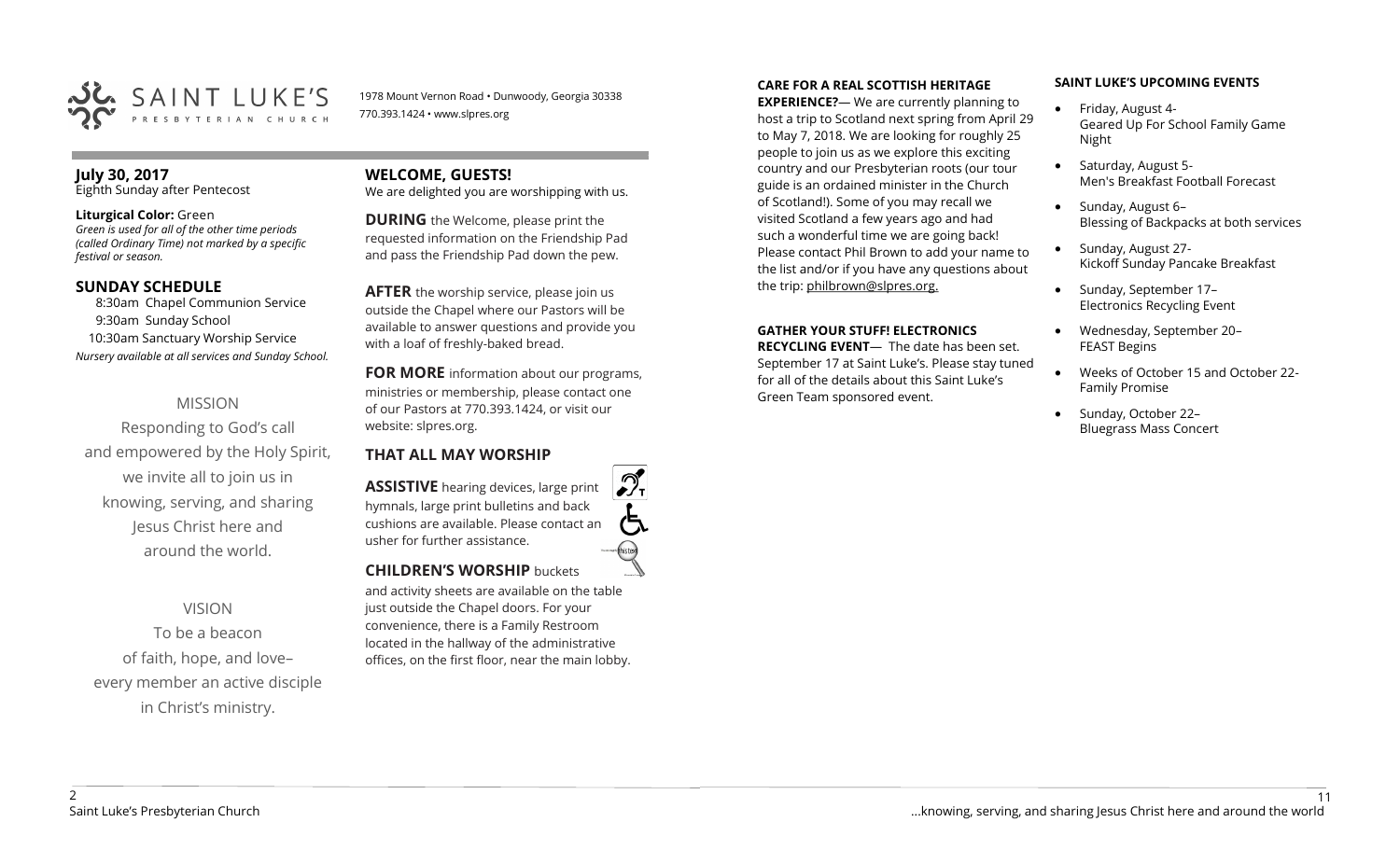# ADULT MINISTRY

**Shannon Dill shannondill@slpres.org / 770.393.1424 ext. 229**   $\_$  ,  $\_$  ,  $\_$  ,  $\_$  ,  $\_$  ,  $\_$  ,  $\_$  ,  $\_$  ,  $\_$  ,  $\_$  ,  $\_$  ,  $\_$  ,  $\_$  ,  $\_$  ,  $\_$  ,  $\_$  ,  $\_$  ,  $\_$  ,  $\_$  ,  $\_$ 

#### **ADULT SUNDAY SCHOOL**

Will convene on September 10 with a group meeting in the chapel at 9:30am to discuss the fall line-up. Individual classes will begin on September 17.

#### **FRIDAY MORNING MEN'S BIBLE STUDY**

Fellowship and Bible study every Friday from 6:40-8am in the Parlor with Dan Joyce.

#### **BIBLE STUDY: "WAYFARERS"**

Come join David, Shannon or Phil as this week's preacher leads a study of the scripture for the upcoming Sunday's worship. Meet on Wednesdays at 10am in the church library.

# YOUTH MINISTRY

**Phil Brown philbrown@slpres.org / 770.393.1424 ext. 238 Emily Wilmesherr emilywilmesherr@slpres.org/ 770.393.1424 ext. 234**   $\_$  ,  $\_$  ,  $\_$  ,  $\_$  ,  $\_$  ,  $\_$  ,  $\_$  ,  $\_$  ,  $\_$  ,  $\_$  ,  $\_$  ,  $\_$  ,  $\_$  ,  $\_$  ,  $\_$  ,  $\_$  ,  $\_$  ,  $\_$  ,  $\_$  ,  $\_$ 

# **YOUTH SUNDAY SCHOOL**

Emily's Breakfast in Youth Loft TODAY at 9:30am and Luncheon in the courtyard, 11:30am.

**STAY TUNED FOR EARLY FALL CALENDAR NEXT WEEK**

# **In Preparation for Worship**

"In Jesus Christ, the world was being reconciled to God."

*~Confession of 1967, Presbyterian Church USA, 9.07*

| Prelude | Now Thank We All Our God arr. Paul Manz |  |
|---------|-----------------------------------------|--|

#### **Welcome and Announcements**

**Call to Worship\*** Based on Romans 1

Leader: We are called to belong to Jesus Christ.

- **People: He is the One whom God promised to send, who died and rose for us.**
- Leader: In Him we know we are beloved creatures of God, called to be saints.
- **People: Grace and peace to all as we celebrate mercy and freedom, and seek to glorify God!**

**Hymn #17\*** Sing Praise to God, You Heavens *WIE LIEBLICH IST DER MAIEN*

# **Call to Confession\***

Leader: The Lord be with you.

**People: And also with you.**

# Leader: Let us pray.

# **Prayer of Confession\***

**Gracious God,** 

**have mercy on us.** 

**We struggle to exhibit the righteousness shown to us by Jesus.** 

**We fail to see strangers, or even neighbors, friends, and family members as your beloved children, and treat them accordingly.** 

**We look to you, O Lord, for our freedom and redemption.** 

**In Christ, let us be clear and committed to living as you will for us. Hear now our silent prayers of confession…** (*Silence is kept for personal confession)* 

Leader: Lord, in Your mercy, **People: Hear our prayer. Amen.**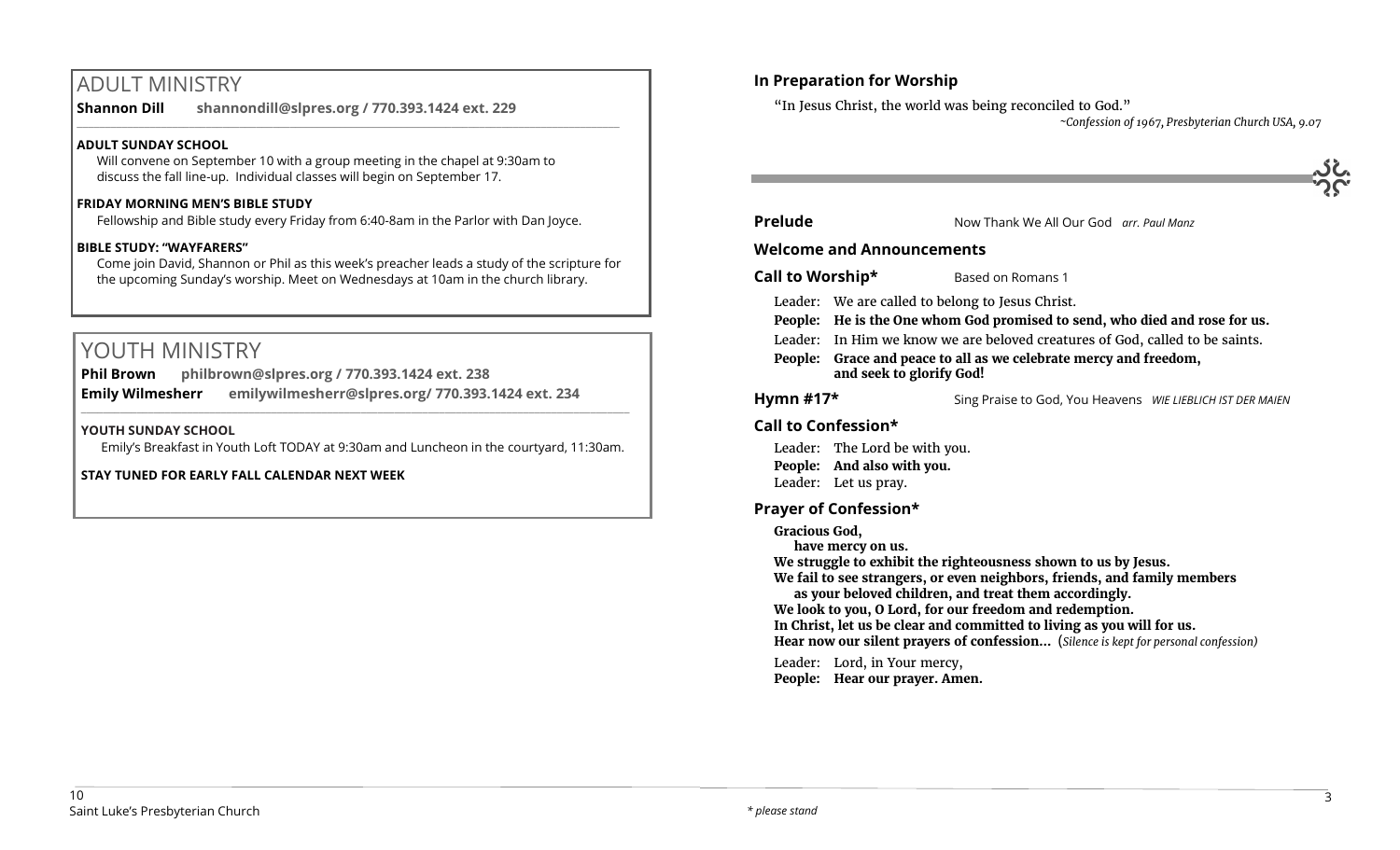#### **Assurance of Forgiveness\***

#### **Song of Praise\***

**Praise the Lord, praise the Lord, let the earth hear God's voice! Praise the Lord, praise the Lord, let the people rejoice! O come to the Father through Jesus the Son, And give God the glory, great things God has done!** 

# **Passing of the Peace of Christ\***

Leader: May the peace of Christ be with you. **People: And also with you.**

# **Prayer for Illumination**

**Scripture Lesson** Romans 1:18-23, 2:1-6, *page 152-153 of the New Testament* 

Leader: The Word of the Lord. **People: Thanks be to God.**

# **Tell Us Our Story Phil Brown**

*Children are always welcome to stay in worship. If preferred, parents may take their child(ren) to the nursery.*

| Sermon | "Ungodly" | David Lower |
|--------|-----------|-------------|
|        |           |             |

**Affirmation of Faith\*** from the Confession of 1967

**In Jesus Christ,** 

**the world was being reconciled to God.**

**Jesus Christ is God with humankind.**

**Christ is the eternal Son of the Father,**

**who became human and lived among us to fulfill the work of reconciliation. Christ is present in the church by the power of the Holy Spirit to continue and complete His mission.**

**This work of God – the Father, Son, and Holy Spirit –**

**is the foundation of all confessional statements** 

**about God, humanity, and the world.** 

**Therefore, the church calls all people to be reconciled to God and to one another.**

# MUSIC MINISTRY

**Clair Maxwell clairmaxwell@slpres.org / 770.393.1424 ext. 227**  \_\_\_\_\_\_\_\_\_\_\_\_\_\_\_\_\_\_\_\_\_\_\_\_\_\_\_\_\_\_\_\_\_\_\_\_\_\_\_\_\_\_\_\_\_\_\_\_\_\_\_\_\_\_\_\_\_\_\_\_\_\_\_\_\_\_\_\_\_\_\_\_\_\_\_\_\_\_\_\_\_\_\_\_\_\_\_\_\_\_\_\_\_\_\_\_\_\_\_\_

#### **CHERUB CHOIR DIRECTOR**

We are looking for an energetic individual with a love of music to lead our Cherub Choir on Wednesday nights from 5:15 to 5:45pm as part of our FEAST program beginning in the fall. This group is comprised of our children 4 years of age through Kindergarten and sings twice a year in worship as well as periodically with the Westminster elementary-age choir. The Cherub Choir director works with the Director of Music to provide our youngest singers with the musical training and excitement that prepares them for a lifetime of singing. Music and instruments are provided. If you or someone you know would be a good fit for this opportunity, please contact Clair at the church office.

#### **ASSISTANT ORGANISTS NEEDED**

Announcing a new opportunity to experience more about music and worship at Saint Luke's. Spend a Sunday worship service of your choice on the bench with Clair as he leads worship and learn firsthand all that happens "behind the scenes" at church. No experience or musical knowledge is required, and assistants of all ages are welcome to sign up as long as you can sit through an entire worship service. Once you choose a Sunday, Clair will contact you with the details. Sign up by contacting the church office, talk to Clair or online at the following: https:tinyurl.com/AsstOrganistNeeded.

#### **CHOIRS RETURN**

Our Festival Ringers and Chancel Choir return to rehearsals on Wednesday, August 23. Bell rehearsal is at 6:30pm in the Bell Room and choir practice begins at 7:30pm in the choir room. New, former and returning members and friends are welcome!

#### **SUMMER SING SOIRÉE**

Local composer Timothy Michael Powell, newly appointed Director of Choral Activities at Oglethorpe University, will be in the choir room at Saint Luke's to lead a **Summer Sing Workshop on Saturday, August 26, 10am to Noon**. We will sing excerpts from a Blue grass Mass and from Timothy's piece, "Dear Appalachia," also written in the bluegrass style inspired by his childhood in the Dahlonega area. It will be a fun time to make music, socialize and enjoy refreshments together. Mark your calendars now and plan to attend. This event is open to all who are interested.

#### **UPCOMING EVENTS:**

August 23 – Festival Ringers and Chancel Choir rehearsals resume August 27 – Kickoff Sunday – Chancel Choir returns to worship - 10:30 am (10:00 am warm up) September 20– Westminster and Cherub Choirs begin ( also beginning of FEAST) October 22 – Bluegrass Mass concert with Choral Guild and bluegrass band – 4:00 pm December 10 – Toys for Tots concert with brass – 4:00 pm December 17 – Lessons and Carols service - 10:30 am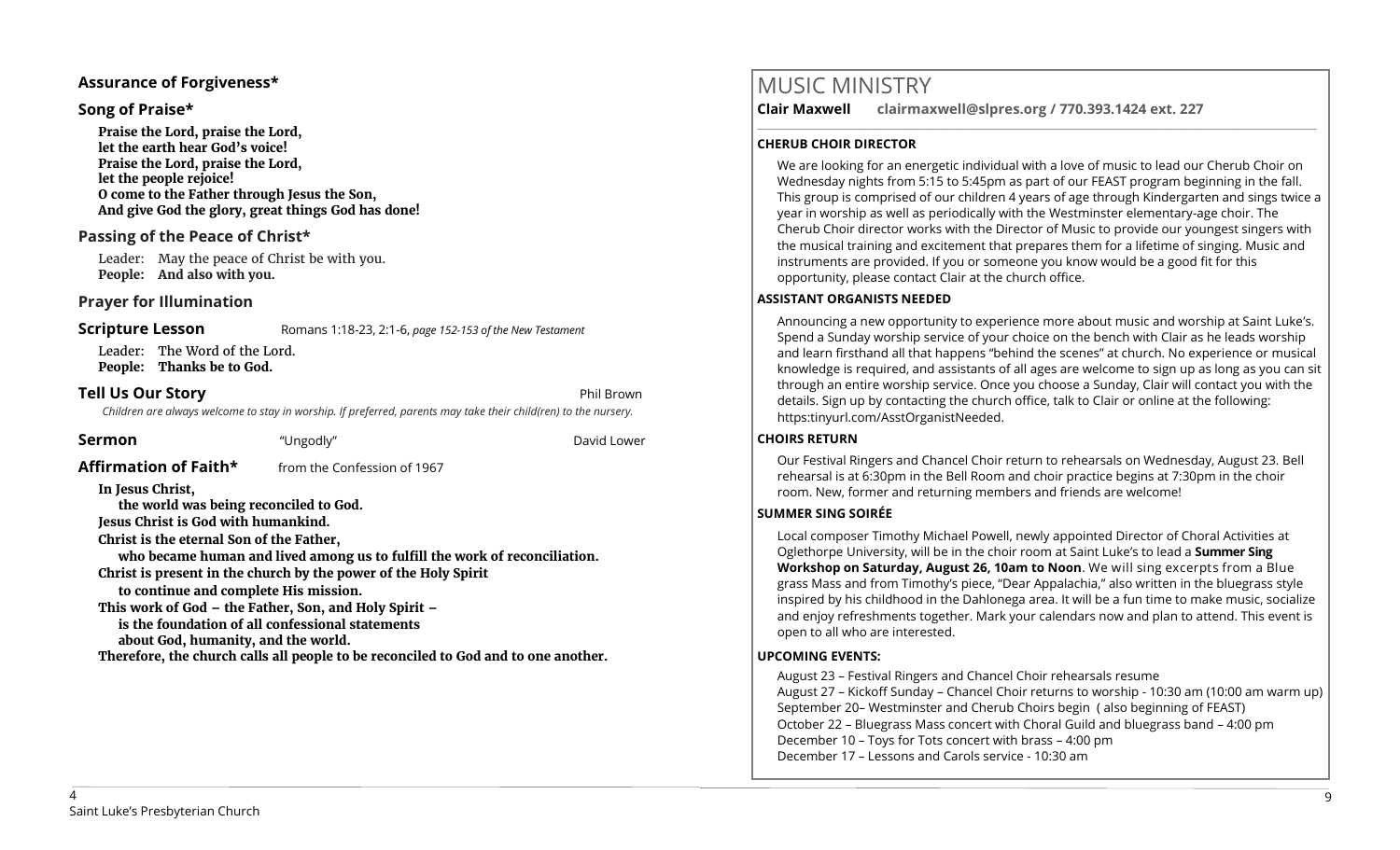# S P L A S H ! CHILDREN'S MINISTRIES

**Catherine Anne Thomas cathomas@slpres.org / 770.393.1424 ext. 228 \_\_\_\_\_\_\_\_\_\_\_\_\_\_\_\_\_\_\_\_\_\_\_\_\_\_\_\_\_\_\_\_\_\_\_\_\_\_\_\_\_\_\_\_\_\_\_\_\_\_\_\_\_\_\_\_\_\_\_\_\_\_\_\_\_\_\_\_\_\_\_\_\_\_\_\_\_\_\_\_\_\_\_\_\_\_\_\_\_\_\_\_\_\_\_\_\_\_\_\_\_\_\_\_\_\_\_** 

#### **UPCOMING EVENTS**

**Friday, August 4** – Elementary kids and their families are invited to "Gear Up For School" with a fun night of family games. Great Hall, 7pm to 8:30pm.

**Sunday, August 6** – Blessing of the Backpacks at both 8:30am and 10:30am worship. Bring your school backpack for a special blessing. We'll also collect extra school supplies for the Community Assistance Center (CAC) , or you can donate in advance via their web link: https://tinyurl.com/CAC-Tools-for-Schools.

**Sunday, August 27** – Annual Pancake Kickoff, Children's Wax Museum (details below), and the unveiling of our incredible Bible Timeline installation! Breakfast begins in the Great Hall at 9am and continues until 10:15am.

**Sunday, September 3** – Movie Morning! Children in PreK and Kindergarten will enjoy "Mischief Sunday" in Room 121; kids in Grades 1 – 5 will love "Clive and Ian's Wonder Blimp of Knowledge"!

**Sunday, September 10** – First morning of Sunday School fun for children, 9:30am to 10:15am Get ready for some fun changes!

**Wednesday, September 20** – First Night of Feast! Children's Choirs begin rehearsals, delicious family dinners are back, and engaging new classes debut for all ages!

#### **MOMMY & ME FLASHCARD PARTY**

Our hand-colored sets of laminated flash cards to help refugee families learn English are almost complete! Adults and youth are invited to join us in the Session Room on Thursday, August 3 from 10:00am -12:00pm. Drinks and snacks will be provided. For more information please contact [cathomas@slpres.org.](mailto:cathomas@slpres.org)

#### **CHILDREN'S WAX MUSEUM: BIBLE TIMELINE EDITION!**

This year our ever-popular Children's Wax Museum will serve as the "entry exhibit" to the brand-new Saint Luke's Bible Timeline! Each child who participates will give a "sneak peek" of a real person who was an important part of God's great story in the Old Testament. It's easy to participate: just sign up for a part in the main lobby, go home and learn a few key facts about what that person did to help God, then come on August 27 ready to "say your piece"! It can be one sentence or it can be three…just a brief "blurb" is fine. A selection of costumes will be provided if you need one - you'll get an email about that once you have signed up. Questions? Email [cathomas@slpres.org.](mailto:cathomas@slpres.org)

# **Offering Invitation**

*Giving is a tangible sign of worship. If you give electronically, there is a blue, laminated, electronic giving card in the pew rack to place in the offering plate as it is passed.*

# **Offertory**

# **Song of Thanksgiving\***



# **Holy Communion**

**The Lord's Prayer Our Father, who art in heaven, hallowed be thy Name, thy kingdom come, thy will be done, on earth as it is in heaven. Give us this day our daily bread; and forgive us our debts, as we forgive our debtors; and lead us not into temptation, but deliver us from evil. For thine is the kingdom, and the power, and the glory, forever. Amen.**

*Communion will be served by intinction (dipping the bread into the cup). Everyone is invited to participate in the sacrament. Children who have discussed the sacrament with their parents and/or pastor are welcome. The cup holds grape juice, not wine, during this service. A server with gluten-free wafers will be standing directly in front of the communion table for those who prefer this option. If you would prefer to be served where you are sitting, please raise your hand.* 

# **Communion Prayer**